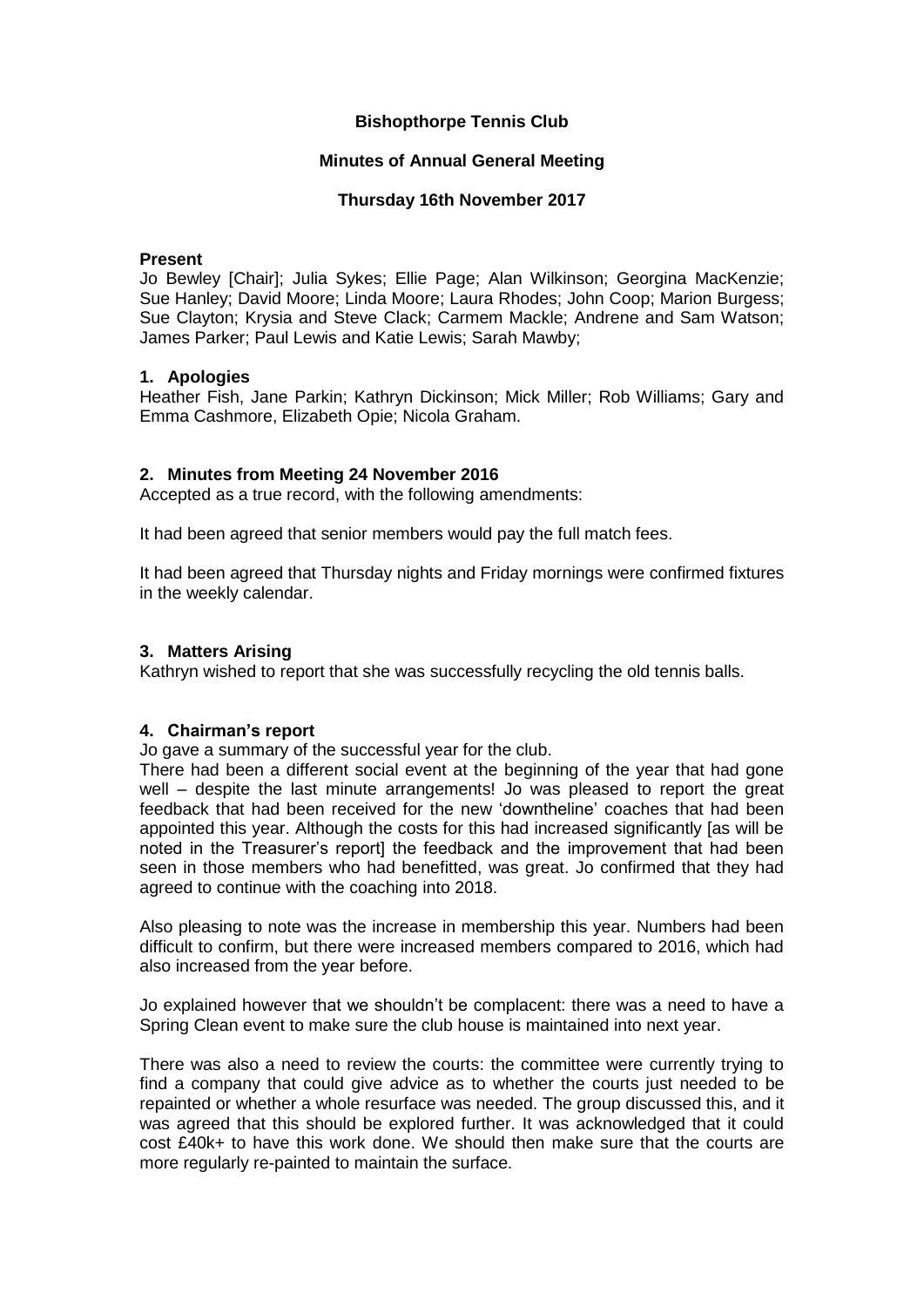Jo thanked all those who had contributed to the club – the committee members, the Selectors, the Captains, Mick Miller for doing the gardening so magnificently, and everyone else who supported the club 'behind the scenes'.

### **5. Treasurer's report**

Jo thanked David Moore for undertaking the role of Treasurer so well. David submitted the accounts for 2017. The audited accounts [thanks to Roy Bayles] showed that receipts had increased compared to 2016.This was due to a number of positives, including increased membership, which had increased to at least 160 this year. In turn, more funds had been received from match fees [no doubt a result of Mixed 5 team] and we had also received a grant of £500 from the council, which had been submitted to request support for the coaching.

The significant increase in costs this year was a result of the coaching; this had nearly doubled compared to 2016, however, it could be argued that we had paid below the market rate in previous years. Despite this, it should be recognised how members, and especially the juniors, had had increased value from their membership, and this should be highlighted in the 2018 newsletter.

The club had reduced costs from the gardening thanks to Mick, although a new lawn mower had had to be purchased this year. Costs for tennis balls rose this year, although this was in part due to the impact of the Mixed 5 team. Laura also reminded the group that there had been more balls needed for the match practice sessions that had been set up prior to the start of the season.

As a result of this increase, our current and deposit accounts are healthy, with an inyear surplus of over £4k. However, it was acknowledged that further significant spending would be needed in the future and our cash assets would be needed for this purpose.

# **6. Team Captain Reports**

- Men's 1<sup>st</sup>: Captain: Sam Watson It was a challenging season, with difficulties in getting a regular team playing. However, the tennis had been enjoyable, and the team were looking forward to the resumption of the league divisions next year.
- Men's 2<sup>nd</sup>. Captain: John Coop Despite difficulties, it was great that it had been possible to get out a team for each match. It was good to be able to give the younger members of the club a chance to play in the matches.
- $\bullet$  Mixed 1<sup>st</sup>. Captain: Laura Rhodes. The team had gained promotion to Division 2 into this season but unfortunately have not been able to maintain this position this year, so will be playing in Division 3 next year.
- $\bullet$  Mixed 2<sup>nd</sup>. Captain: Alan Wilkinson The team returned to Division 5 in 2017. Unfortunately, despite some good matches, the team were one point away from staying up, so will be playing in Division 6 next year.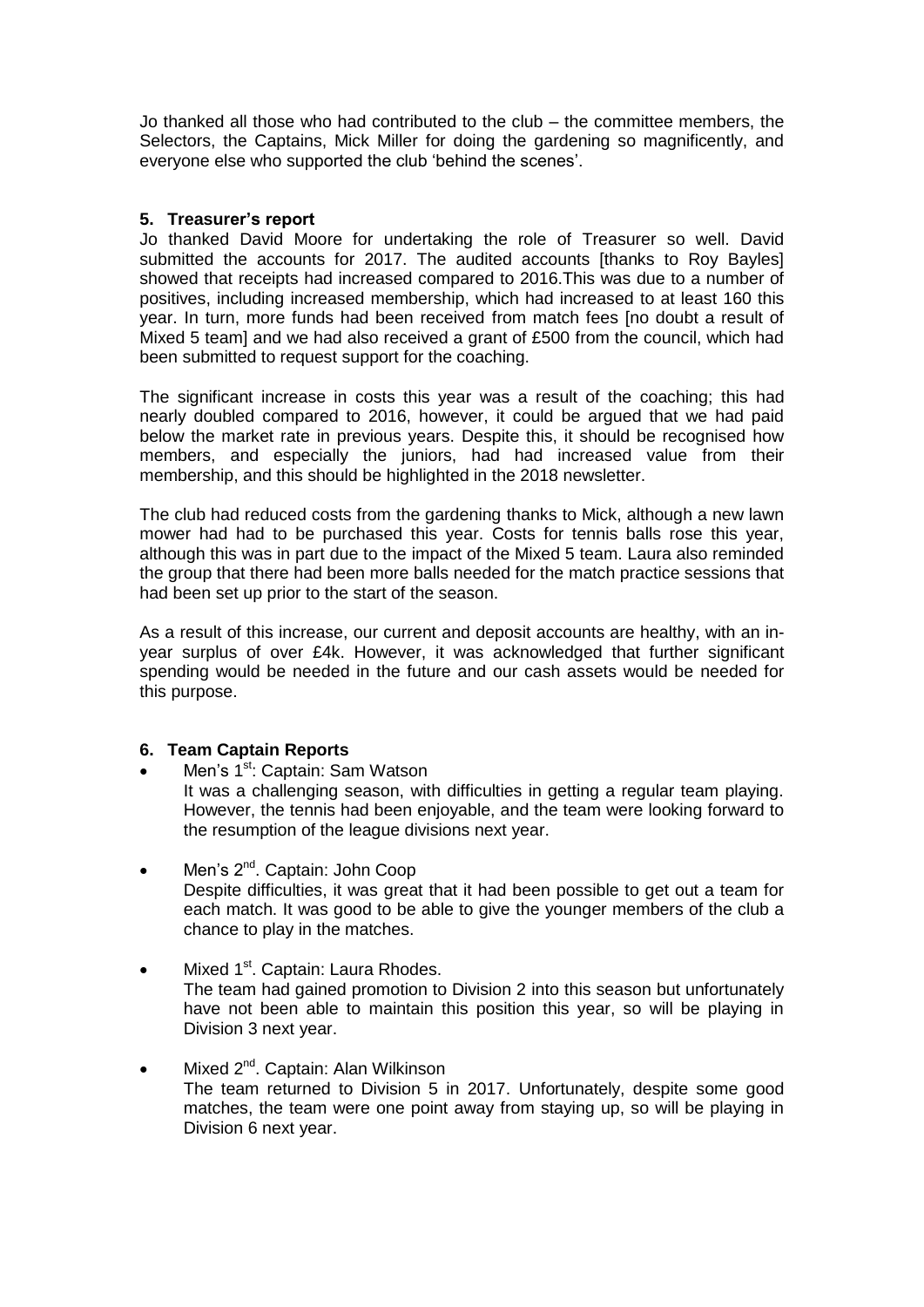- Mixed 3<sup>rd</sup>. Captain: Georgina MacKenzie It had been a good season although there had been some tough matches. The team are hoping that they will be remaining in Division 8 in 2018.
- Mixed 4<sup>th</sup>. Captain: Paul Lewis It had been a good year – the team ended the season mid table. Paul asked that a new Captain is found for this team next year.
- Mixed 5<sup>th</sup>: Captain: Marion Burgess Marion reported on the first season for the Mixed  $5<sup>th</sup>$  team. There had been very enjoyable tennis played. It was great that they had managed to get a team out for each match and that it gave members the opportunity to play competitive tennis, often for the first time. It also gave the younger members the chance to play.
- Ladies 1<sup>st</sup>. Captain: Ellie Page It had been a really challenging, but enjoyable, season. It was great that the team managed to stay up in Division 1. Well done.
- Ladies 2<sup>nd</sup>. Captain: Kathryn Dickinson Well done to the team for being promoted 2 seasons in succession. The team will be in Division 3 next year.

### **7. Mixed 5th Team**

Everyone agreed that the club will continue with a Mixed  $5<sup>th</sup>$  team in 2018.

### **8. Tournament reports**

Thanks to everyone who coordinated these events and to everyone who participated. The awarding of the trophies was to follow on from the AGM but for the minutes these members were recorded as worthy winners:

| <b>Spring Cup:</b>                     | Krysia Clack and Ellie Page       |  |
|----------------------------------------|-----------------------------------|--|
| <b>Floss Slack:</b>                    | Gary and Julia Sykes              |  |
| <b>Fukaya Trophy:</b>                  | Tim Brown and Ellie Page          |  |
| <b>Senior/Junior trophy</b>            | Sarah Mawby and Patrick Mackle    |  |
| <b>Junior Singles</b>                  | Daniel Cranidge<br>Under 10:      |  |
|                                        | <b>Matthew Cragg</b><br>Under 14: |  |
| <b>Albert Ridsall Cup</b>              | <b>Tim Brown</b>                  |  |
| <b>lan Mackie</b>                      | <b>Tim Brown</b>                  |  |
| [as chosen by coach Freddie Batchelor] |                                   |  |
| <b>Men's Doubles:</b>                  | Sam Watson and Alan Wilkinson     |  |
| <b>Ladies Doubles:</b>                 | Sarah Mawby and Sue Hanley        |  |
| <b>Men's Singles:</b>                  | <b>Rob Williams</b>               |  |

Jo explained that there had been no Ladies Singles tournament this year. This was due to the difficulty in organising this event. It was also noted that some tournaments had been arranged with less planning than would be ideal. This was often because the responsibility of arranging all these tournaments had been left with the committee members.

It was agreed that the dates given in the annual calendar should be kept. In order to make sure these dates took place as planned the club needed a Tournament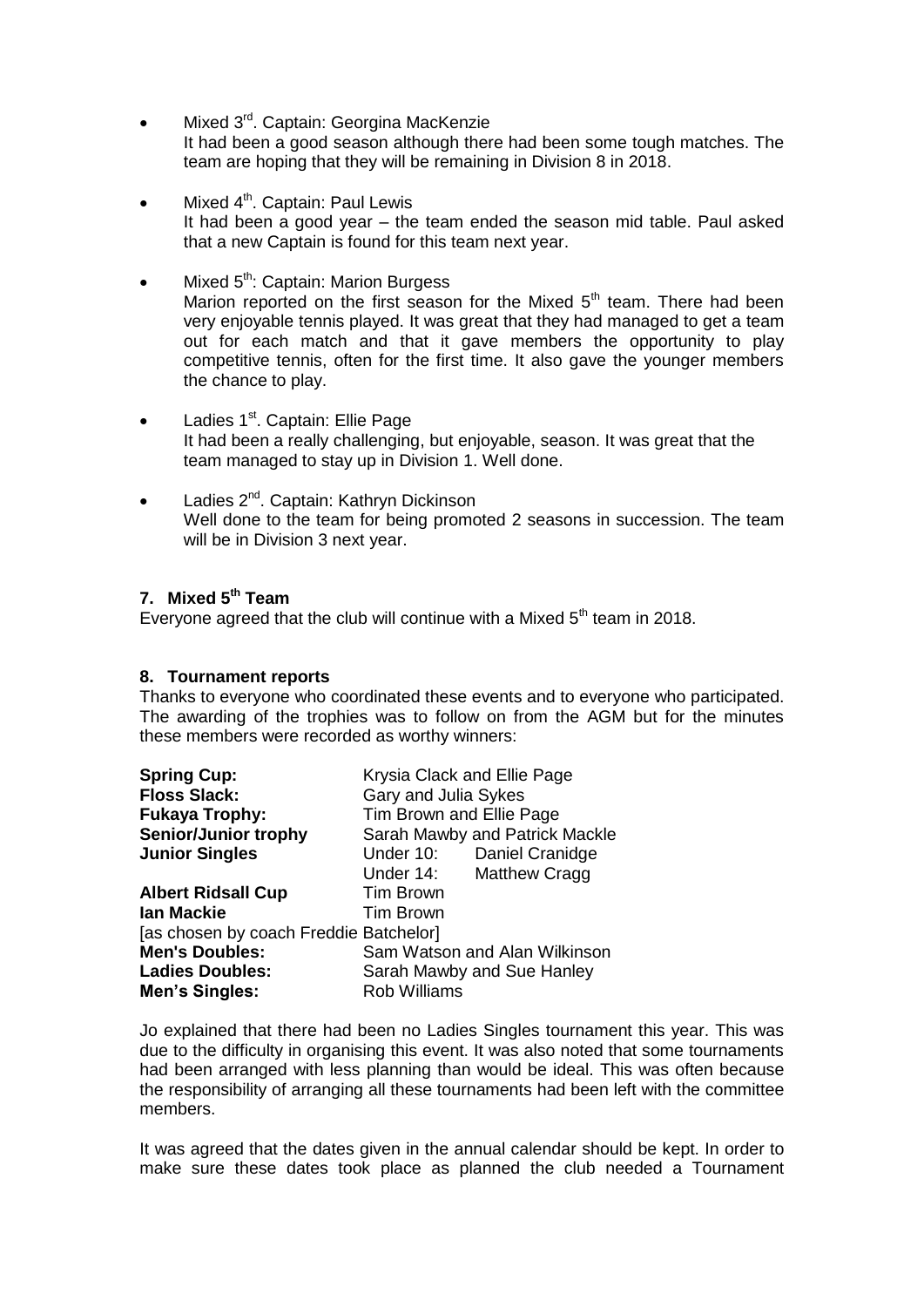Coordinator – not someone who necessarily needed to be on the committee, or who was the one who organised each tournament, but the one who would coordinate this for each tournament in the year.

# **9. Election of officials**

The following people were nominated and seconded in their roles:

| Chair                       | Jo Bewley           |
|-----------------------------|---------------------|
| Treasurer                   | David Moore.        |
| <b>Membership Secretary</b> | Georgina MacKenzie  |
| <b>Minute Secretary</b>     | Jo Bewley           |
| <b>Match Secretary</b>      | Sam Watson          |
| Committee members           | Laura Rhodes        |
|                             | Alan Wilkinson      |
|                             | <b>James Parker</b> |
|                             | <b>Ellie Page</b>   |

Jo explained that although a small committee was sufficient to keep the club running, there may be tasks required during the year that shouldn't be the sole responsibility of the committee. The group agreed that Jo should request support outside the committee when this arose.

# **10. 2018 Annual Subscription**

Despite the club's healthy bank account, the costs of coaching, as well as the need to finance any courts resurfacing, it was necessary to increase the membership fees. The group discussed the appropriate level of this increase. It was agreed that this should be £5 for individual membership and £10 for family membership.

It was acknowledged that such an increase should be submitted each year.

A suggestion was proposed that members could be asked if they wished to donate a further sum alongside their membership in order to support the resurfacing etc. This will be discussed at the next committee meeting.

# **10. Social Event**

Jo confirmed that the date for the 2018 social event would be  $24<sup>th</sup>$  February 2018, in the Bishopthorpe Social Club. It was agreed this should be open to members as well as those who support the club. Carmem agreed to organise the raffle. Tickets would be distributed in the New Year.

# **12. Any other business**

12.1 It was suggested that Mick Miller should be offered free membership to thank him for all he has done in the club. Jo explained that the committee had discussed the issue of free membership in general, and had agreed that this would no longer be an option. However, Jo acknowledged that Mick should be recognised for what he has done.

[Later that evening, Mick was awarded the Inaugural 'Unsung Hero' award. This would be an annual award and all members could nominate someone for this next year]/